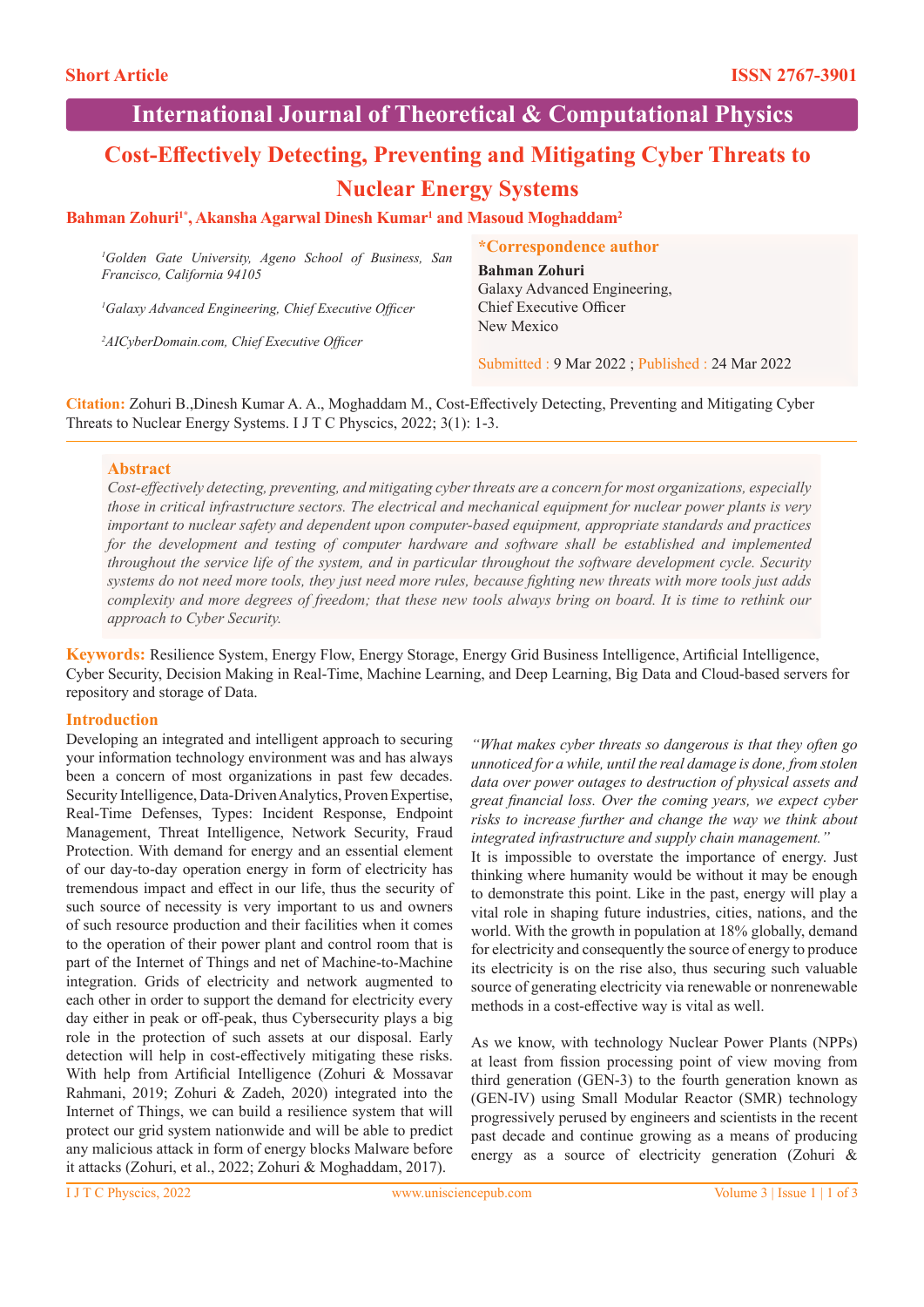McDaniel, 2019; Zohuri, 2018).

The possible structure of Nuclear Power Plants (NPPs) network computer systems can be divided into two separate types:

**Internet:** The Internet is a global system of interconnected computer networks that use the standard Internet Protocol (IP) suite to serve billions of users worldwide. Representing the homepage of NPPs must be connected to the internet so that people can access the homepage to get general information about NPP.

There are also some other information systems that are publicly open for the purpose of taking applications from job-seekers or contractors in case of new work or supply chain perspective as well.

Internet-directed threats in NPPs are mostly mitigated by network architecture and data diodes. Threats from the supply chain, portable media, and insiders are more of a concern.

Intranet: An internet is a private computer network that uses Internet Protocol technologies to securely share any part of an organization's information or network operating system within that organization. Actually, there are two types of internet:

- The private network is connected to the Internet, but it is protected by information security systems such as Firewall or Intrusion Protection Systems (IPS).
- The private network is physically isolated from the outside network.

It is important to classify the functions, systems, and equipment of Nuclear Power Plants (NPPs) into safety classes. The purpose of the classification is to guarantee that each object in the NPP is getting the required attention based on its importunate to safety. With demand for energy as an essential element of our day-to-day operations, energy in the form of electricity has a tremendous impact on our lives. The security of this source of energy is very important to our economy and society. The owners of the energy generation such as utility companies, and distribution facilities are very conscious of their vulnerabilities due to Machine-to-Machine integration and cyber-physical inter-relationships.

The interconnection of networks in NPPs can be composed of seven components:

- 1. The Emergency Response Facility (ERF) system,
- 2. The Engineering Safety Feature (ESF) system,
- 3. The Plant Control Systems (PCS),
- 4. The Physical Security Protection (PSP) system,
- 5. The Reactor Protection System (RPS),
- 6. The Radwaste Treatment System (RTS), and
- 7. Turbine Control System (TCS).

Among the control networks, we concentrate on the ERF system and the PSP system, which are the only routes to provide information outside thus cyber security as well as physical security are critical issues in analyzing control systems in NPPs.

Building such infrastructure and resilience system in places, where these nuclear power plants are operating is not going to be cheap and requires a means of cost-effectiveness analysis from both Total Cost of Ownership (TOS) and Return on Investment (ROI) perspective and utility owners can comfortably invest in it accordingly.

NPPs use multiple Instrumentation and Control (I&C) systems that may be interconnected in various ways, including I&C for reactor safety, namely the reactor protection system, reactor control, plant control, and plant health monitoring. The design of I&C for Reactor Protection depends strongly on the physical design of reactor safety systems. Existing nuclear plants generally use "active" safety systems with multiple, active pumps, valves, and electrical power supplies capable of performing heat removal under normal shutdown and accident conditions. New "passive" designs for advanced nuclear reactors can perform these shutdown heat removal functions without external sources of power or control and are activated to perform these functions by disconnecting external sources of power and control. However, they still require I&C to sense conditions.

The possible threats of the control networks in Nuclear Power Plants (NPPS) can be identified as:

- NPP Instrumentation and Control (I&C) systems generally use closed data and communication networks or airgasp such that access through the Internet to the systems becomes difficult.
- However, recent cases of Advanced Persistent Threat (APT) or Modern Malware attacks demonstrate that NPP I&C systems may also be infected by malware enabling cyber-attacks through portable devices such as notebooks, Personal Digital Assistant (PDA), and USB thumb drivers.
- It is very important to identify all the connection points between humans with external electronic devices and the I&C systems and to analyze potential security breaches that can be exploited by cyber threats. These connection points are usually related to plant maintenance and test tasks.

This research and Technical Memorandum (TM) focus primarily on NPP I&C for reactor safety functions. It reviews current best practices for digital control of existing plants that use active safety systems. The key question that emerges is how cyber security best practices for existing nuclear reactors with active safety systems are relevant to advance passive nuclear reactor control systems.

**Cyber security:** plays a big role in the integrity and protection of such networks and assets. Artificial Intelligence integrated with the Cyber-Physical Systems (CPS) can build a resilience system that will protect. It will enable us to identify any malicious attack in the form of malware before the attack